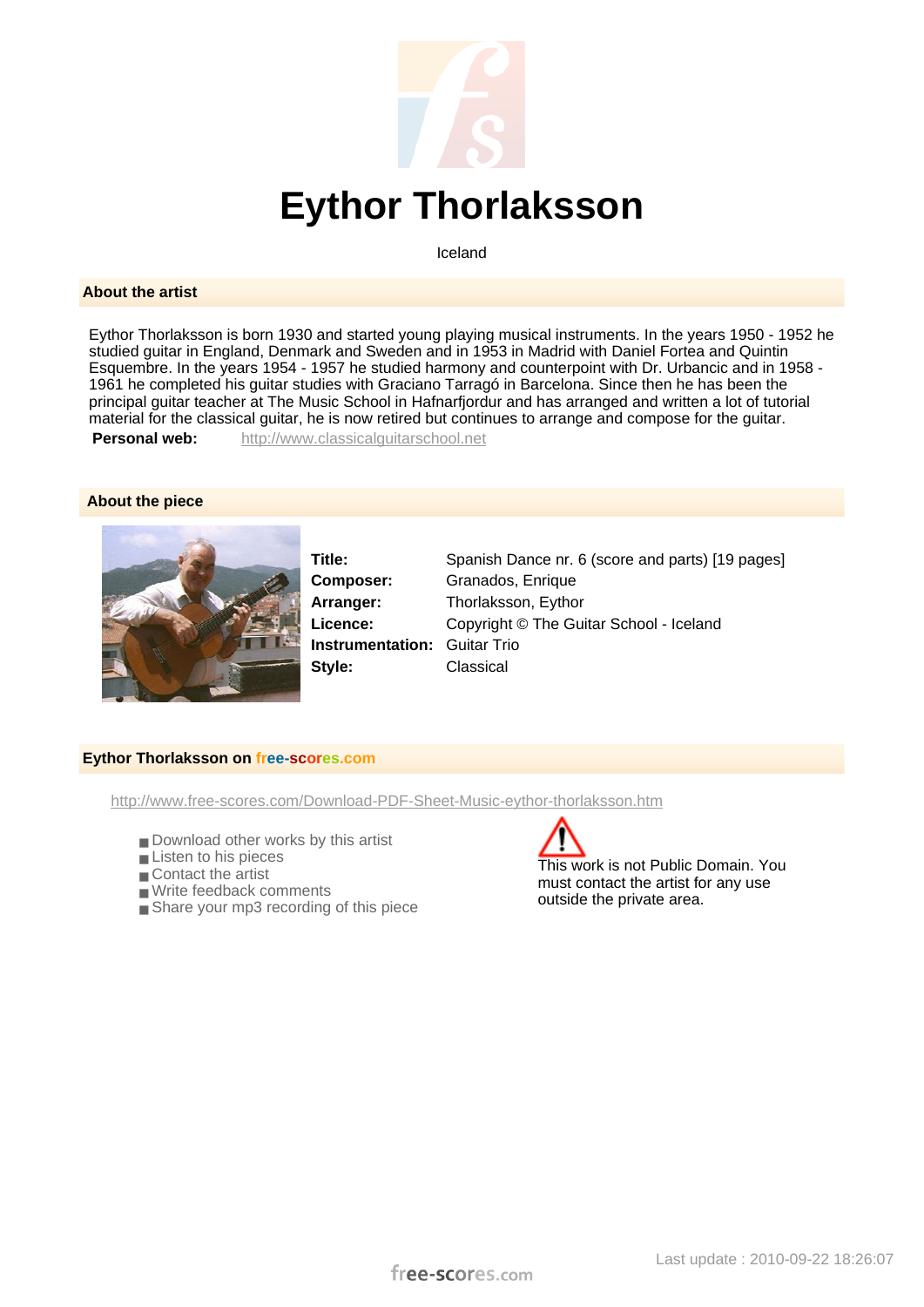## ENRIQUE GRANADOS

## Spanish Dance nr. 6

## GUITAR TRIO

Arrangement for three guitars

by

Eythor Thorlaksson

The Guitar School - Iceland www.eythorsson.com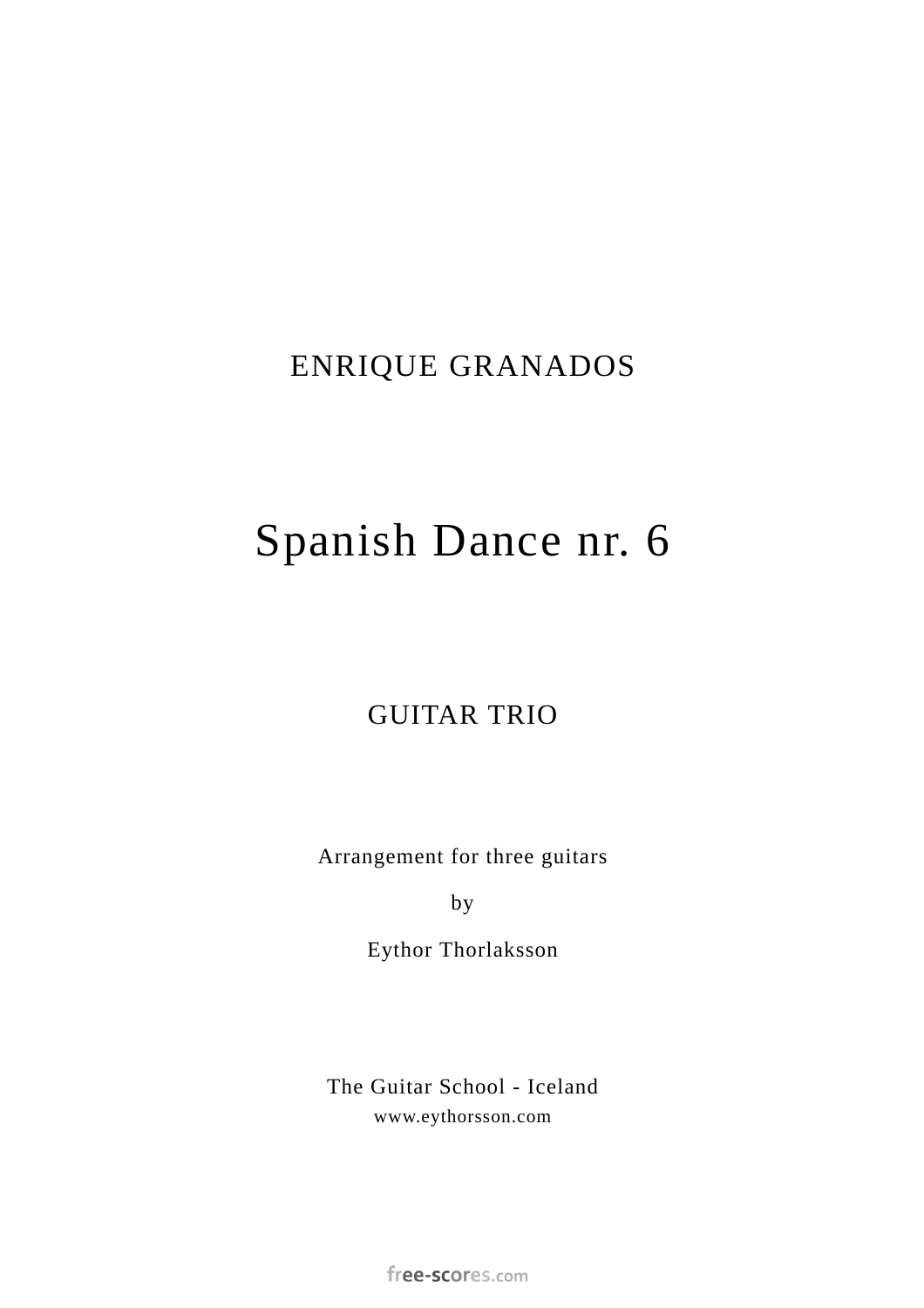## Spanish Dance nr. 6

### (Guitar trio)

Arr: Eythor Thorlaksson Enrique Granados







Copyright 2004 by The Guitar School - Iceland www.eythorsson.com

3042

 $-2-$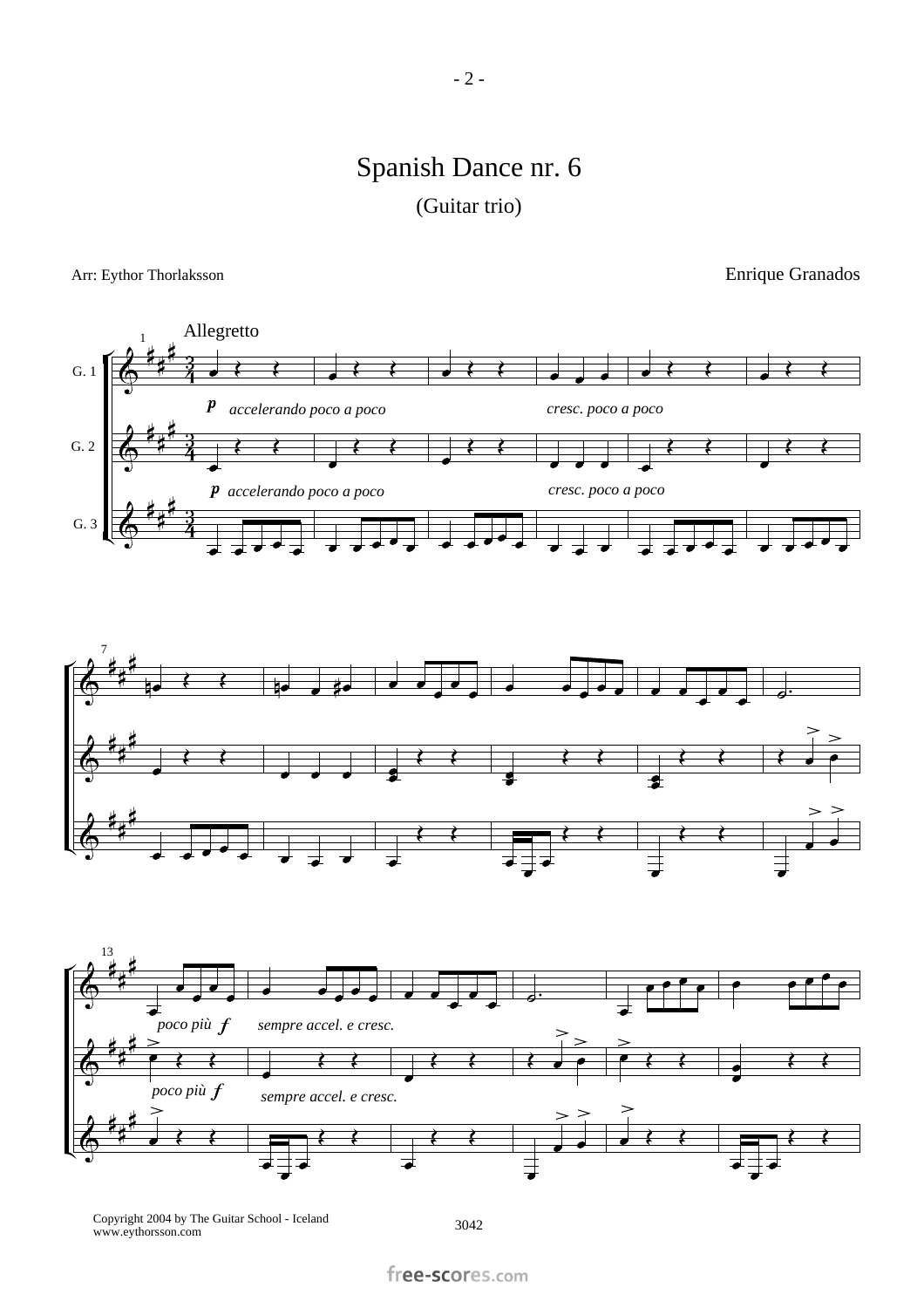





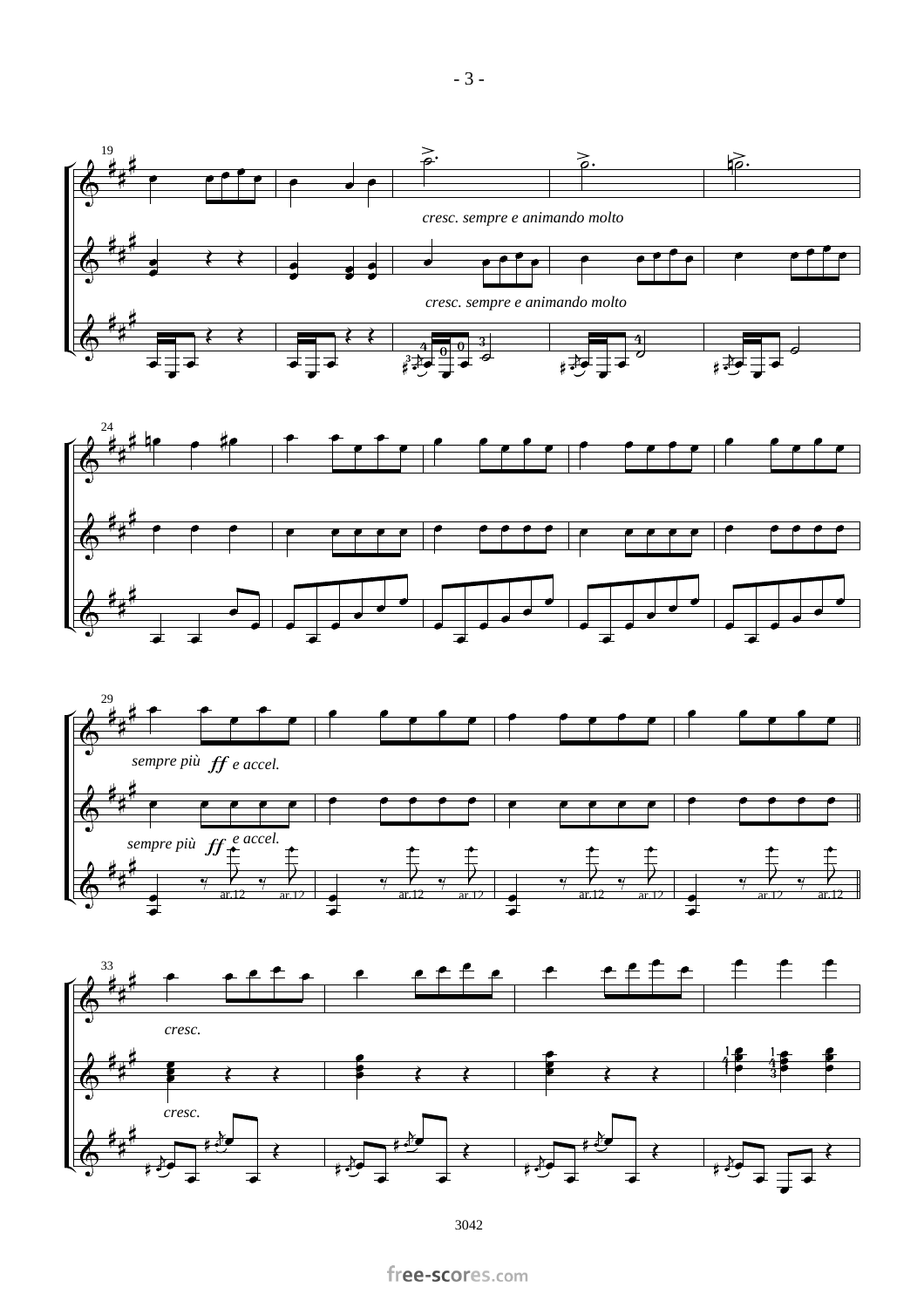





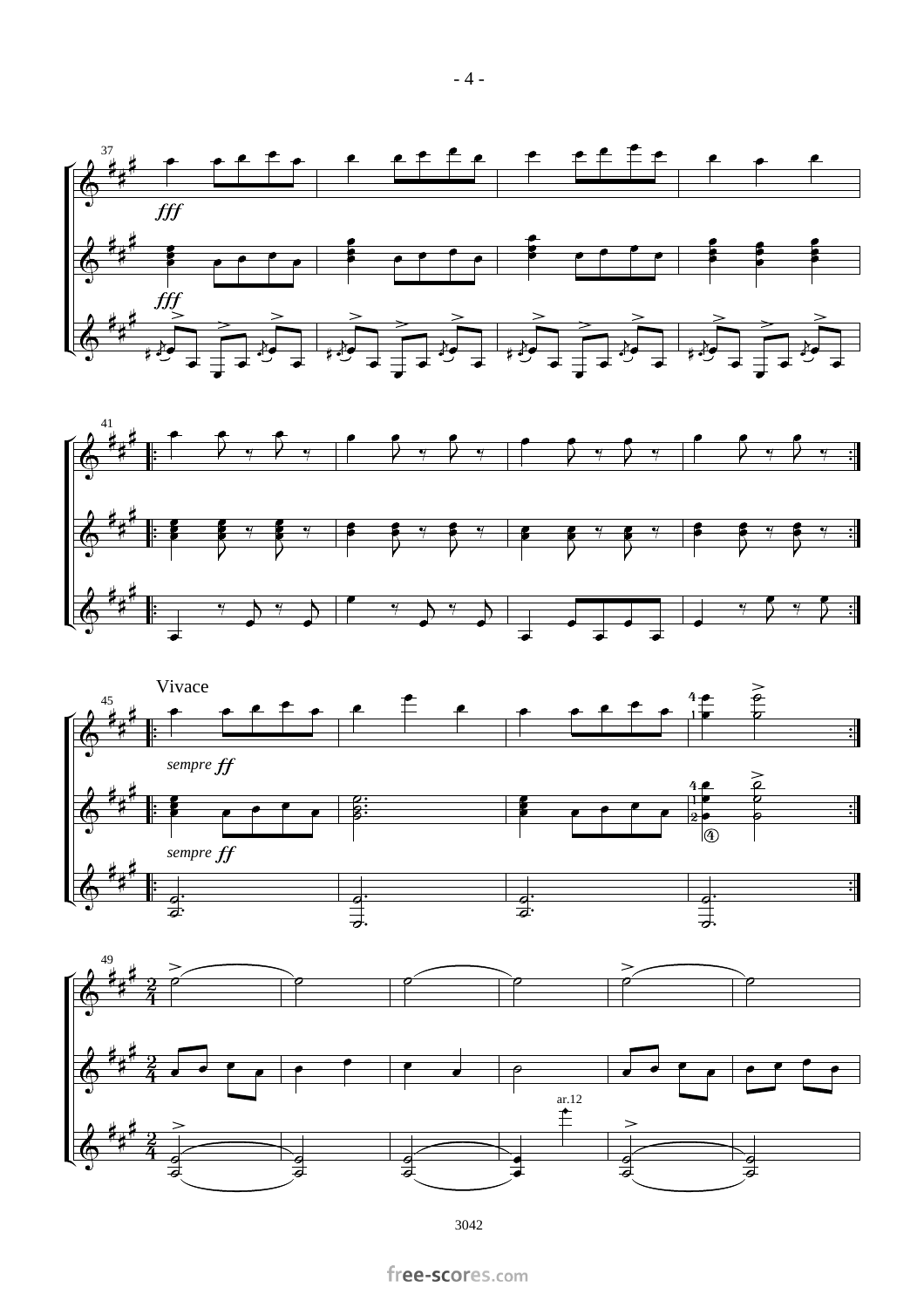





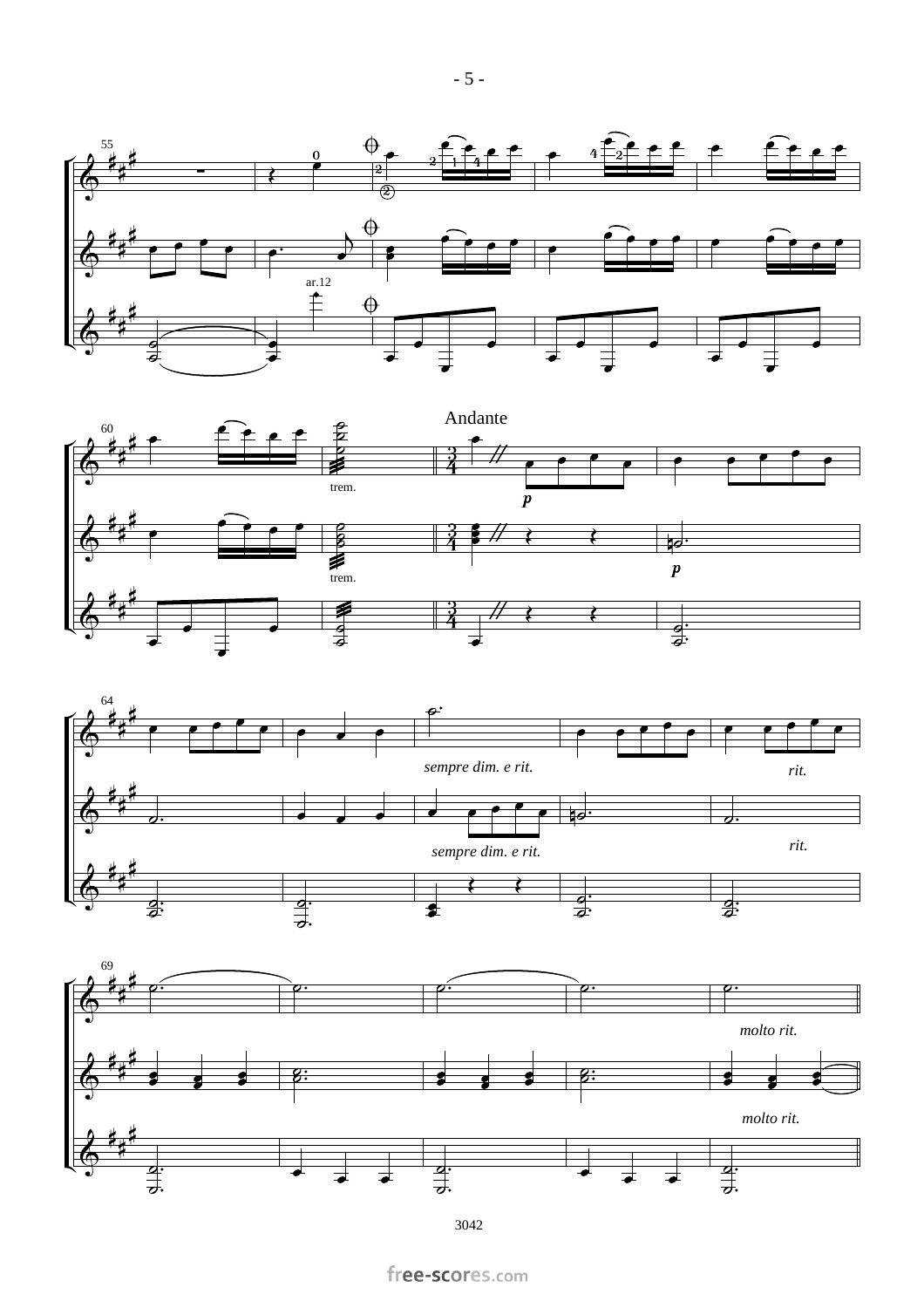$\Theta$ # 74 # # ú. Ï. <sup>Ï</sup> <sup>Ï</sup> <sup>Ï</sup> ú . <sup>ú</sup> <sup>Ï</sup>  $\theta$  $\Theta$ # # #  $\cdot$  :  $\overline{\mathbf{S}}$  , Ï Ï Ï Ï Ï Ï  $\overline{\mathbf{z}}$  , Ï j  $\begin{array}{ccc} \mathbf{a} & \mathbf{b} & \mathbf{b} & \mathbf{b} & \mathbf{b} & \mathbf{b} & \mathbf{b} & \mathbf{b} & \mathbf{b} & \mathbf{b} & \mathbf{b} & \mathbf{b} & \mathbf{b} & \mathbf{b} & \mathbf{b} & \mathbf{b} & \mathbf{b} & \mathbf{b} & \mathbf{b} & \mathbf{b} & \mathbf{b} & \mathbf{b} & \mathbf{b} & \mathbf{b} & \mathbf{b} & \mathbf{b} & \mathbf{b} & \mathbf{b} & \mathbf{b} & \mathbf{b} & \mathbf$ ú g **b** Ï Ï Ï  $\Theta$ # # # .<br>9. ú. <sup>Ï</sup> Ï  $\begin{matrix} \cdot & \cdot \end{matrix}$  $\overbrace{\mathbf{z}}$ :  $\ddot{\bullet}$  $\ddot{\bullet}$  $\ddot{\bullet}$ Â L Molto Andante, espressivo *a piacere a piacere rit. rit. a tempo a tempo poco rubato poco rubato*  $\ddot{\bullet}$ 







3042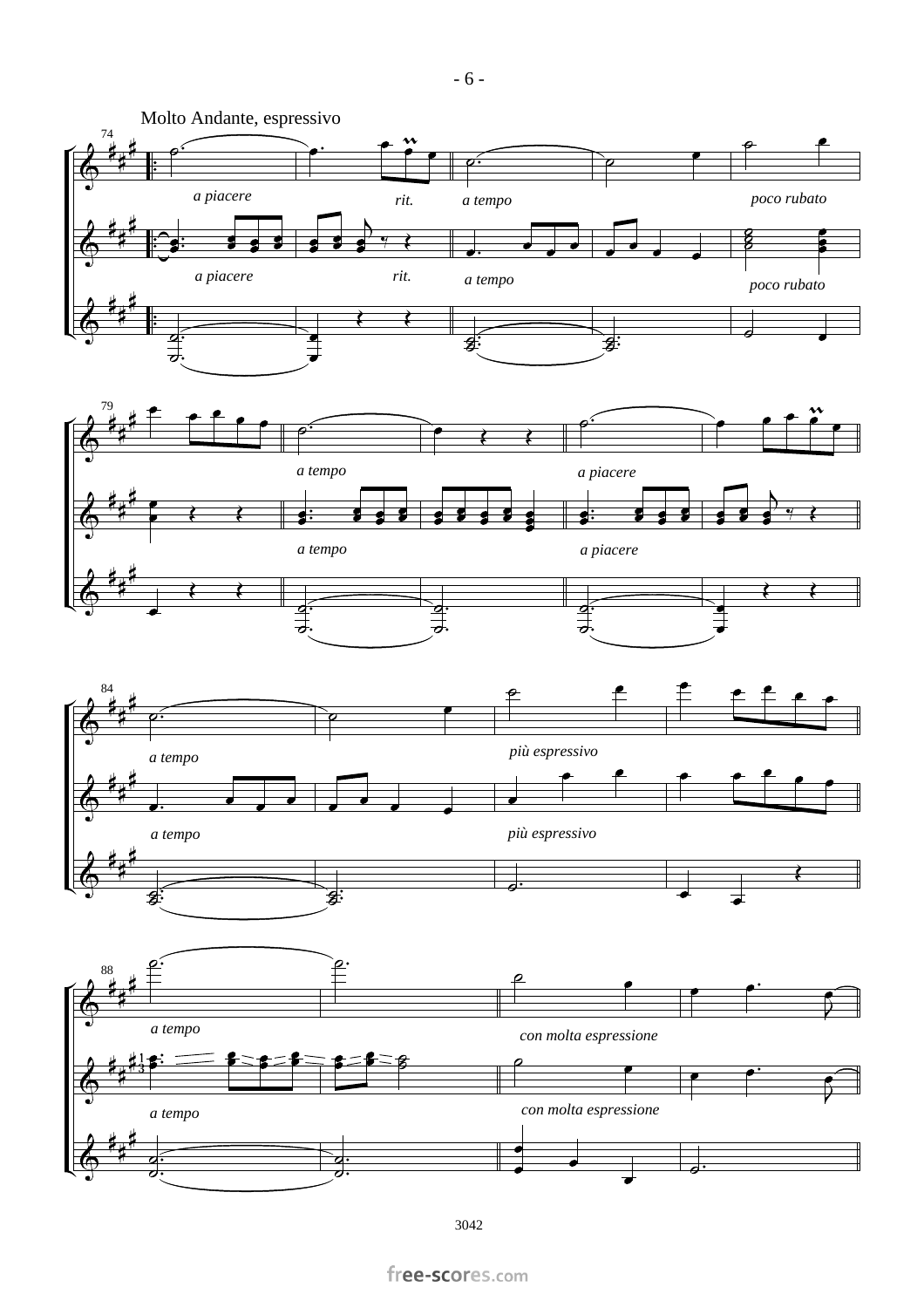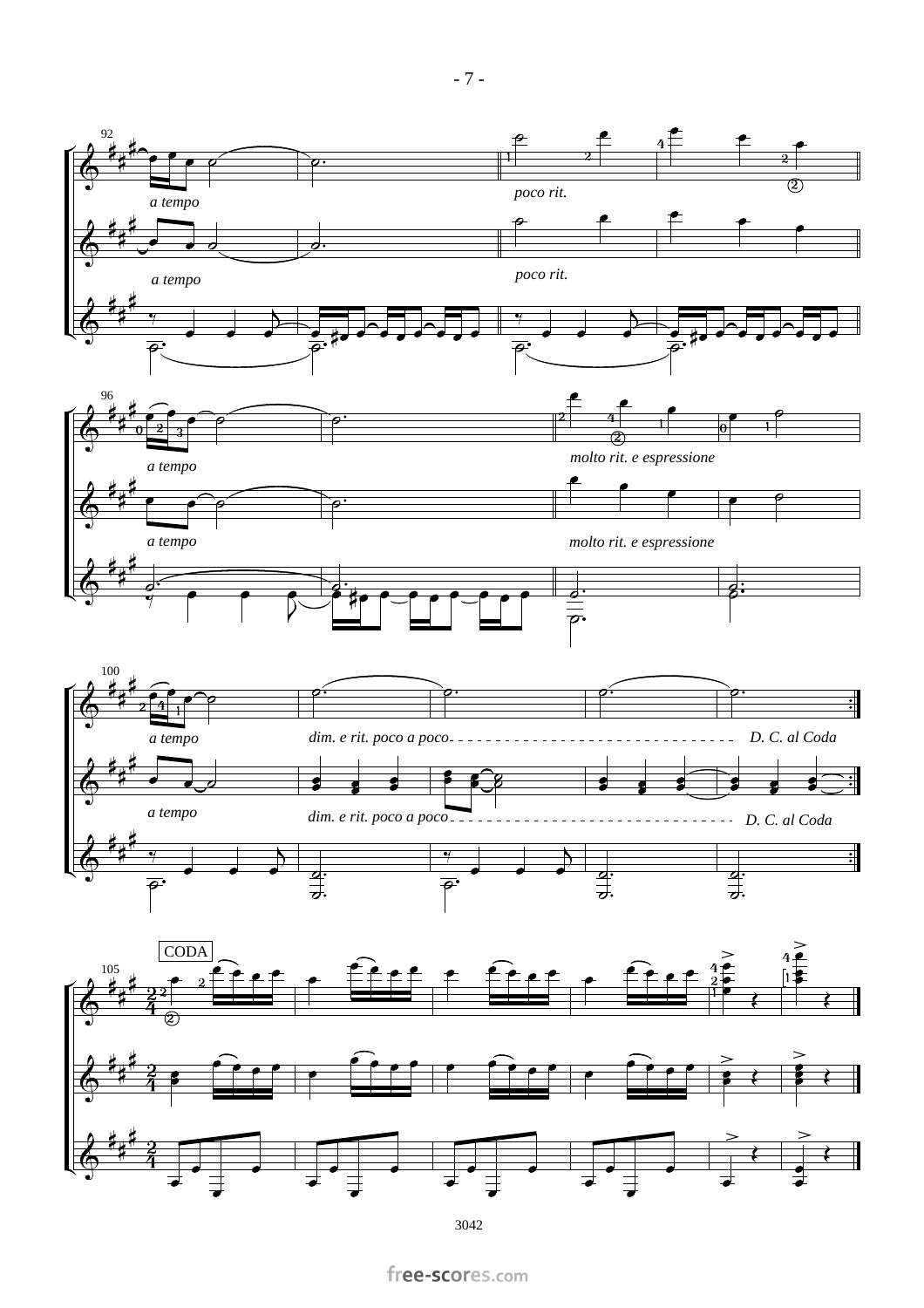**Guitar 1**

## ENRIQUE GRANADOS

# Spanish Dance nr. 6

Arrangement for three guitars b y Eythor Thorlaksson

The Guitar School - Iceland www.eythorsson.com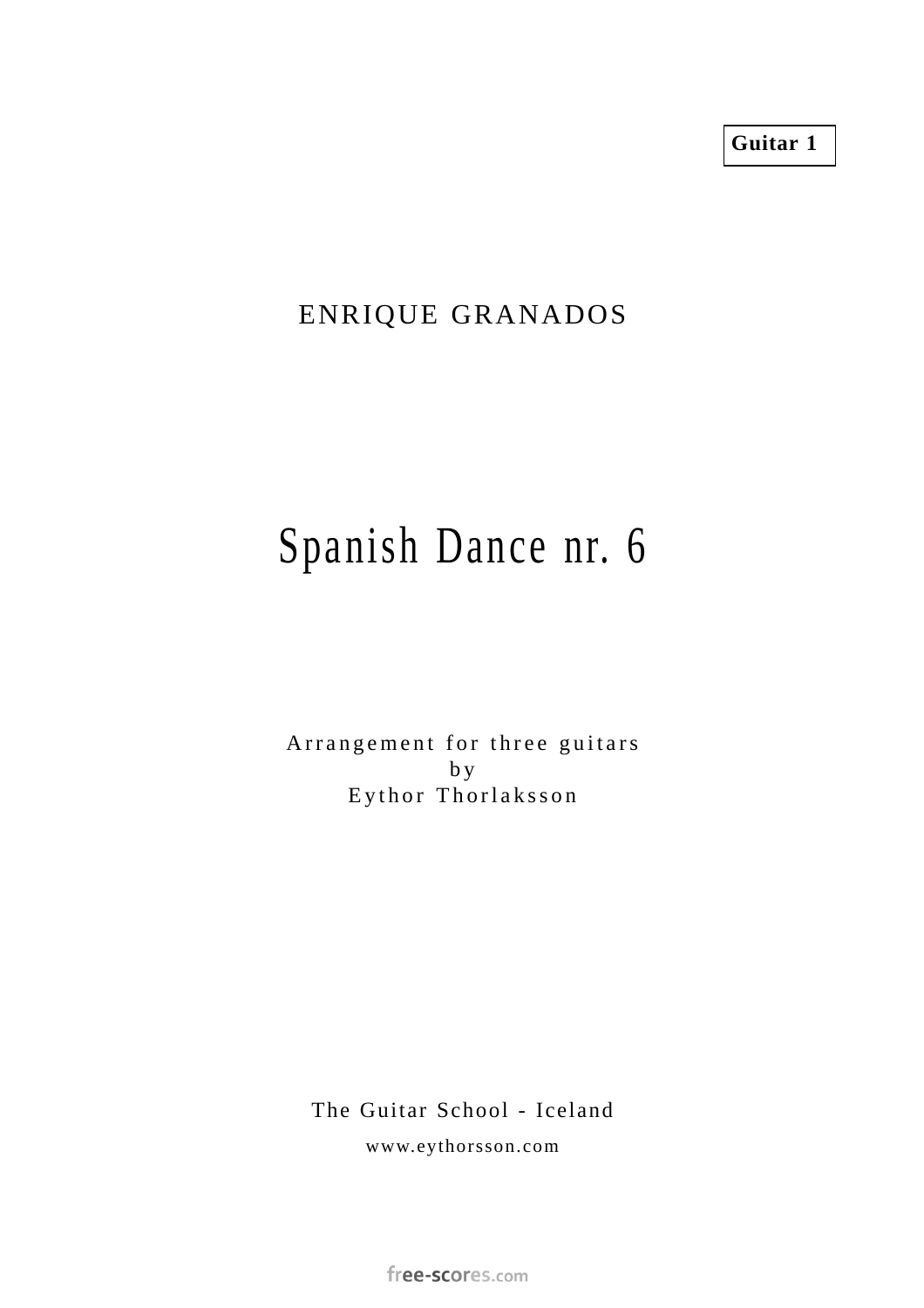## Spanish Dance nr. 6 (Guitar trio)

Arr: Eythor Thorlaksson Enrique Granados

![](_page_9_Figure_3.jpeg)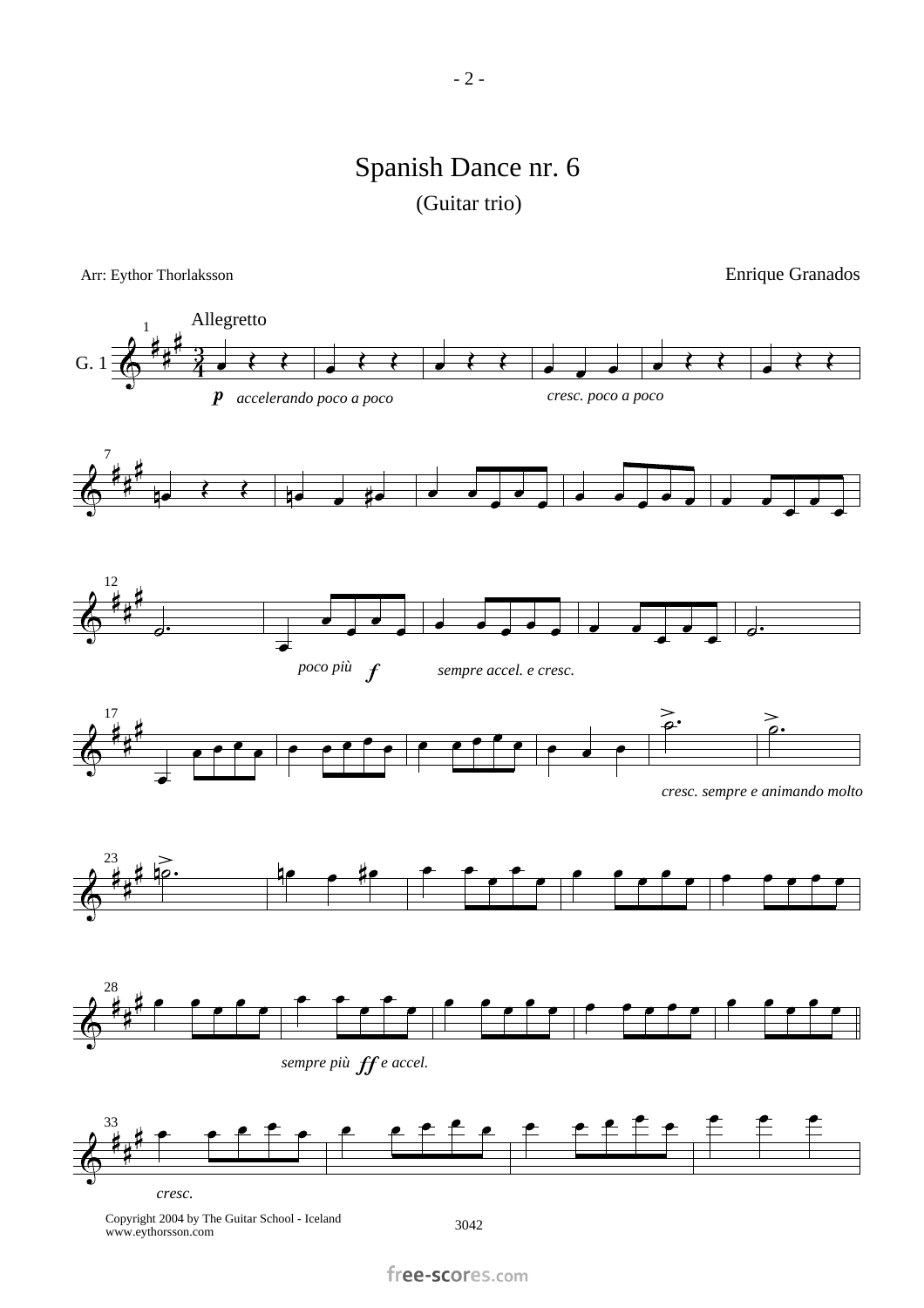(Guitar 1)

![](_page_10_Figure_1.jpeg)

![](_page_10_Figure_2.jpeg)

![](_page_10_Figure_3.jpeg)

![](_page_10_Figure_4.jpeg)

![](_page_10_Figure_5.jpeg)

![](_page_10_Figure_6.jpeg)

![](_page_10_Figure_7.jpeg)

![](_page_10_Figure_8.jpeg)

3042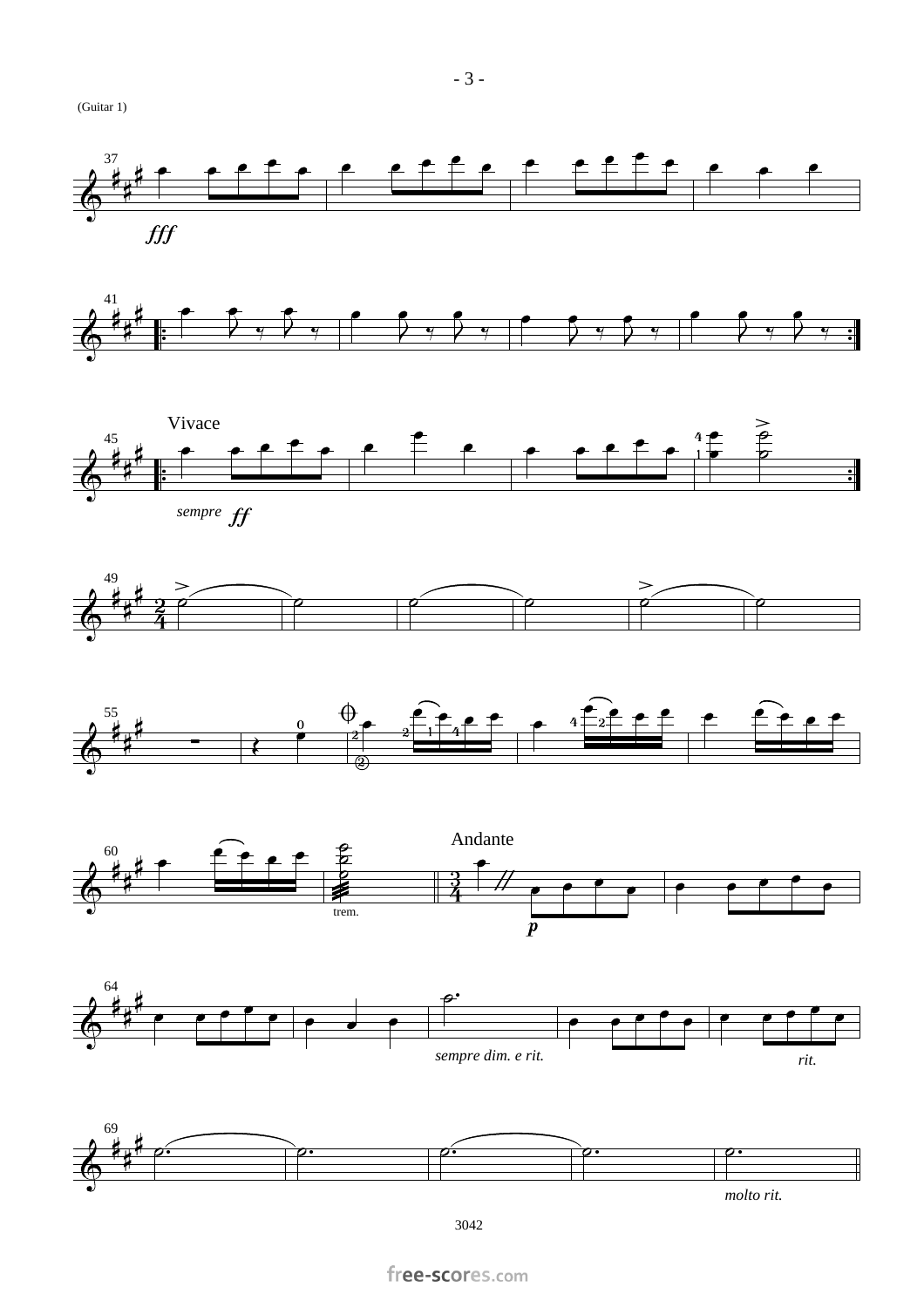- 4 -

![](_page_11_Figure_1.jpeg)

![](_page_11_Figure_2.jpeg)

3042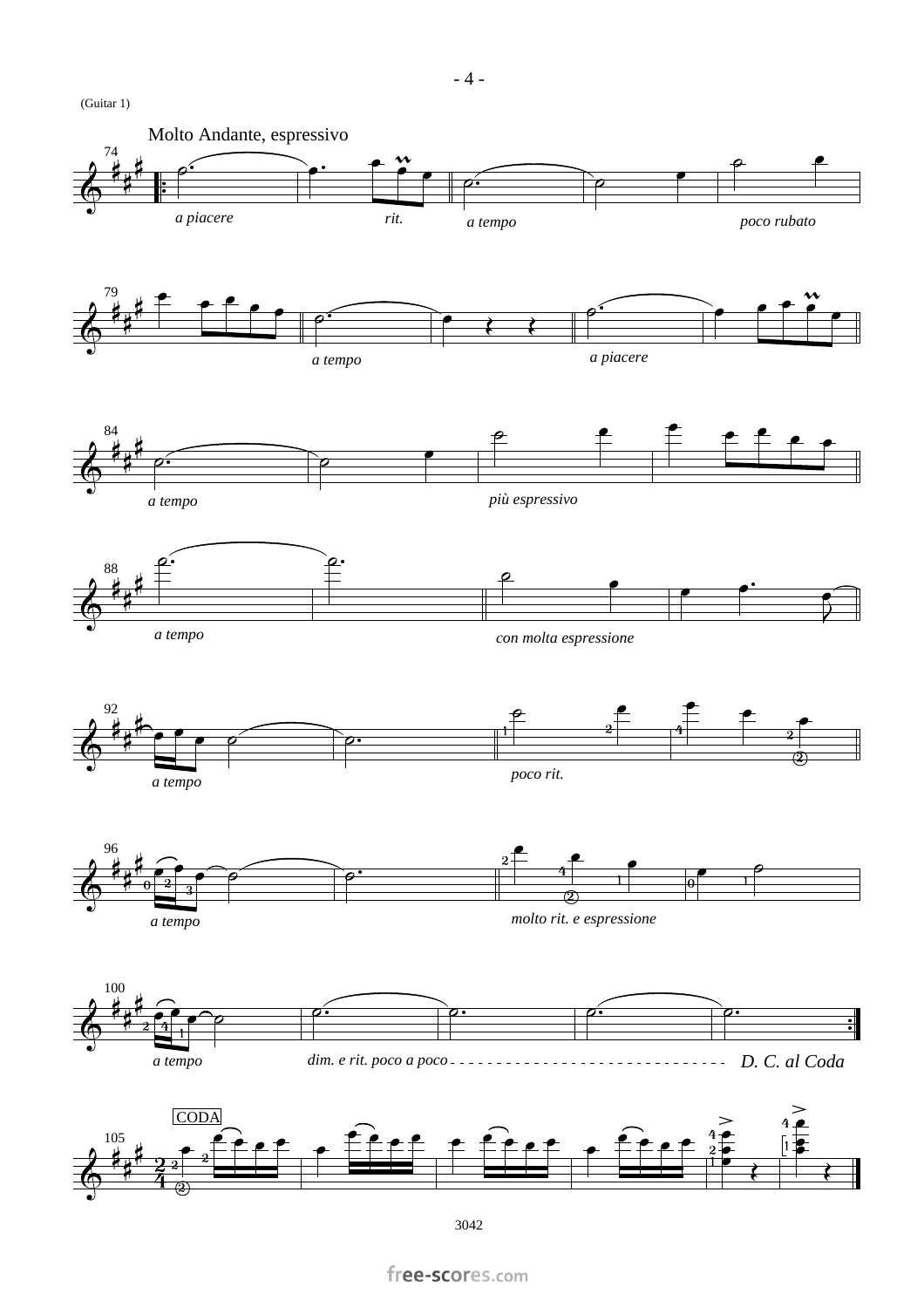**Guitar 2**

## ENRIQUE GRANADOS

# Spanish Dance nr. 6

Arrangement for three guitars b y Eythor Thorlaksson

The Guitar School - Iceland www.eythorsson.com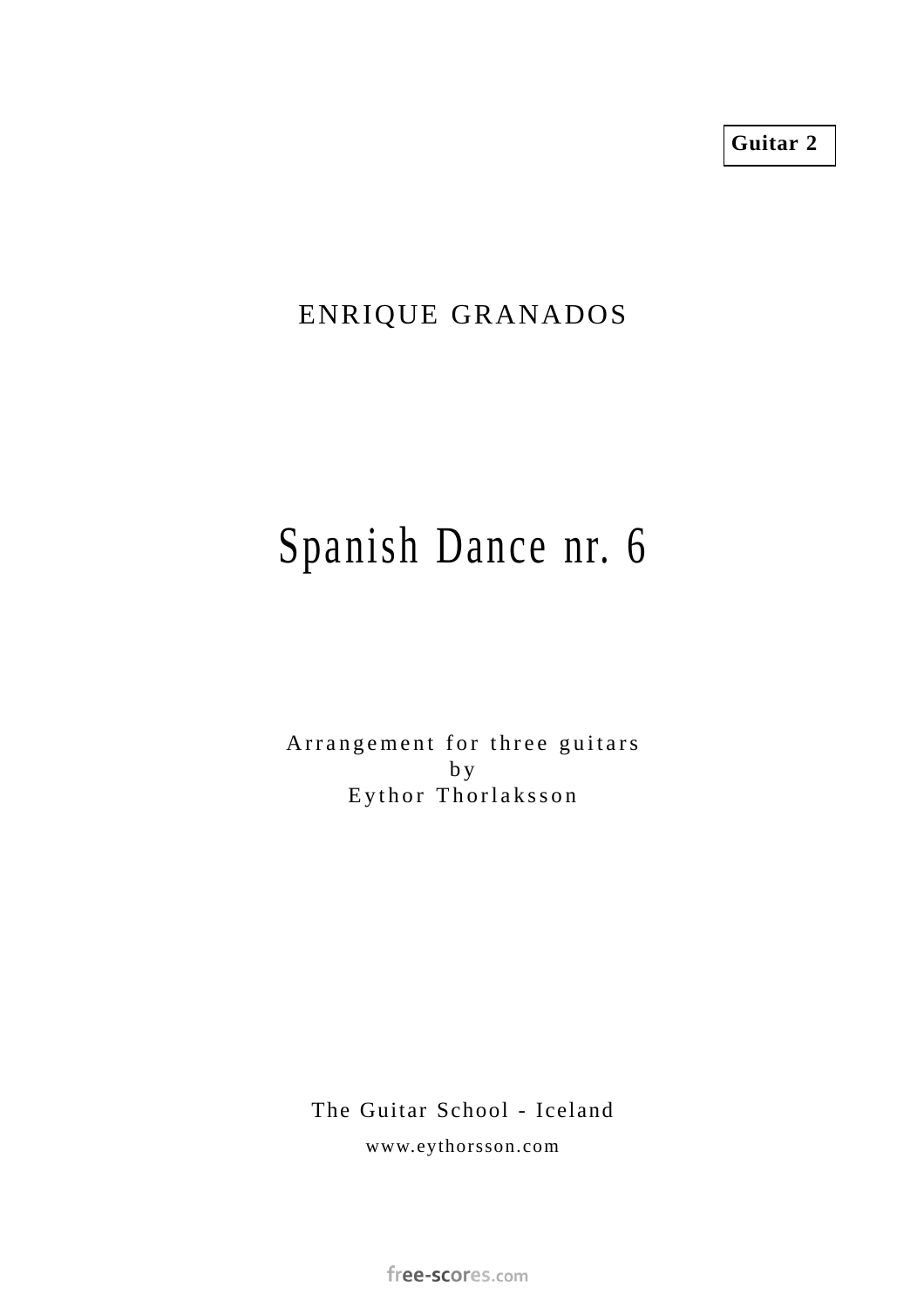Spanish Dance nr. 6

(Guitar trio)

Arr: Eythor Thorlaksson Enrique Granados

![](_page_13_Figure_4.jpeg)

- 2 -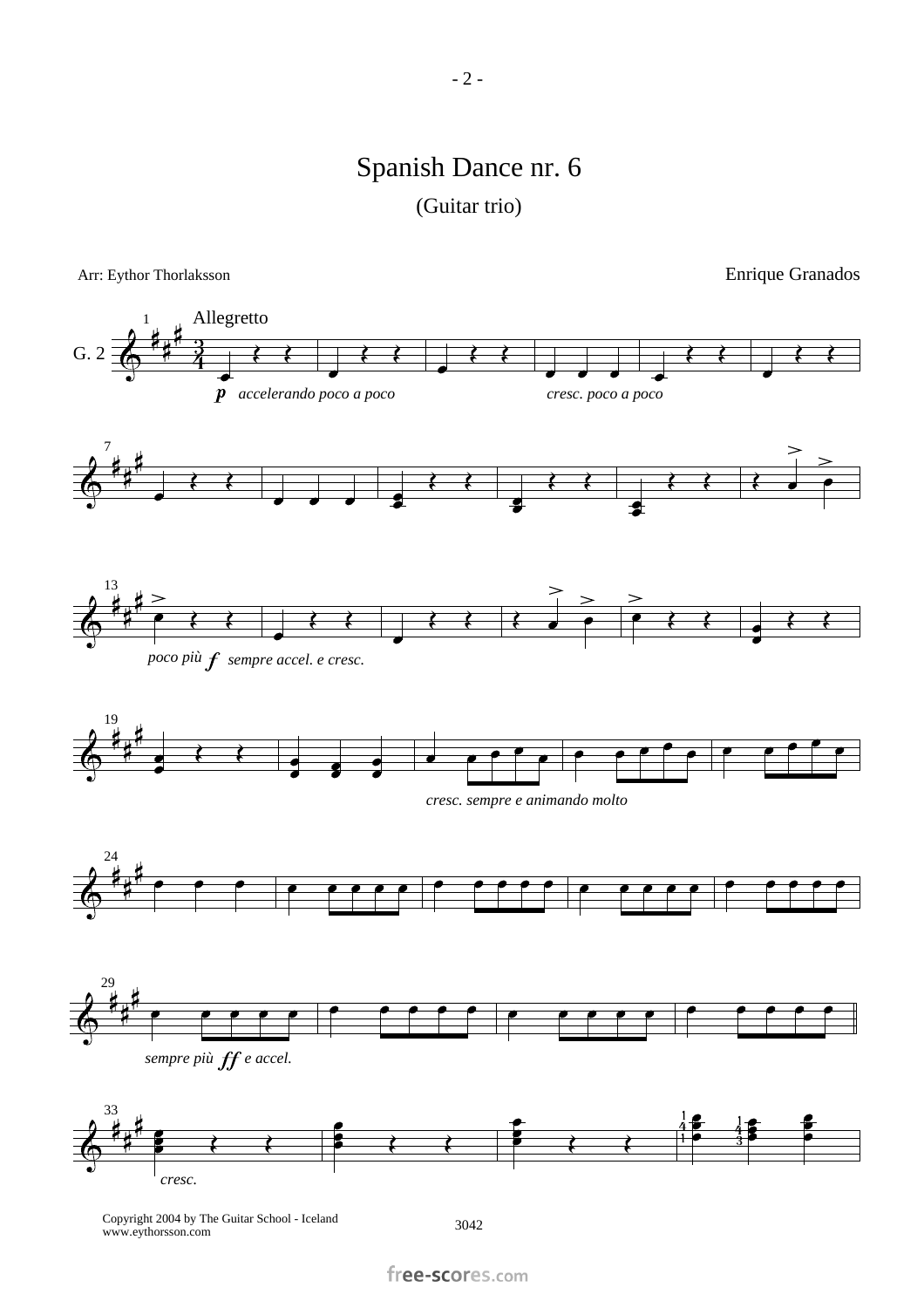- 3 -

(Guitar 2)

![](_page_14_Figure_2.jpeg)

![](_page_14_Figure_3.jpeg)

![](_page_14_Figure_4.jpeg)

![](_page_14_Figure_5.jpeg)

![](_page_14_Figure_6.jpeg)

![](_page_14_Figure_7.jpeg)

![](_page_14_Figure_8.jpeg)

![](_page_14_Figure_9.jpeg)

3042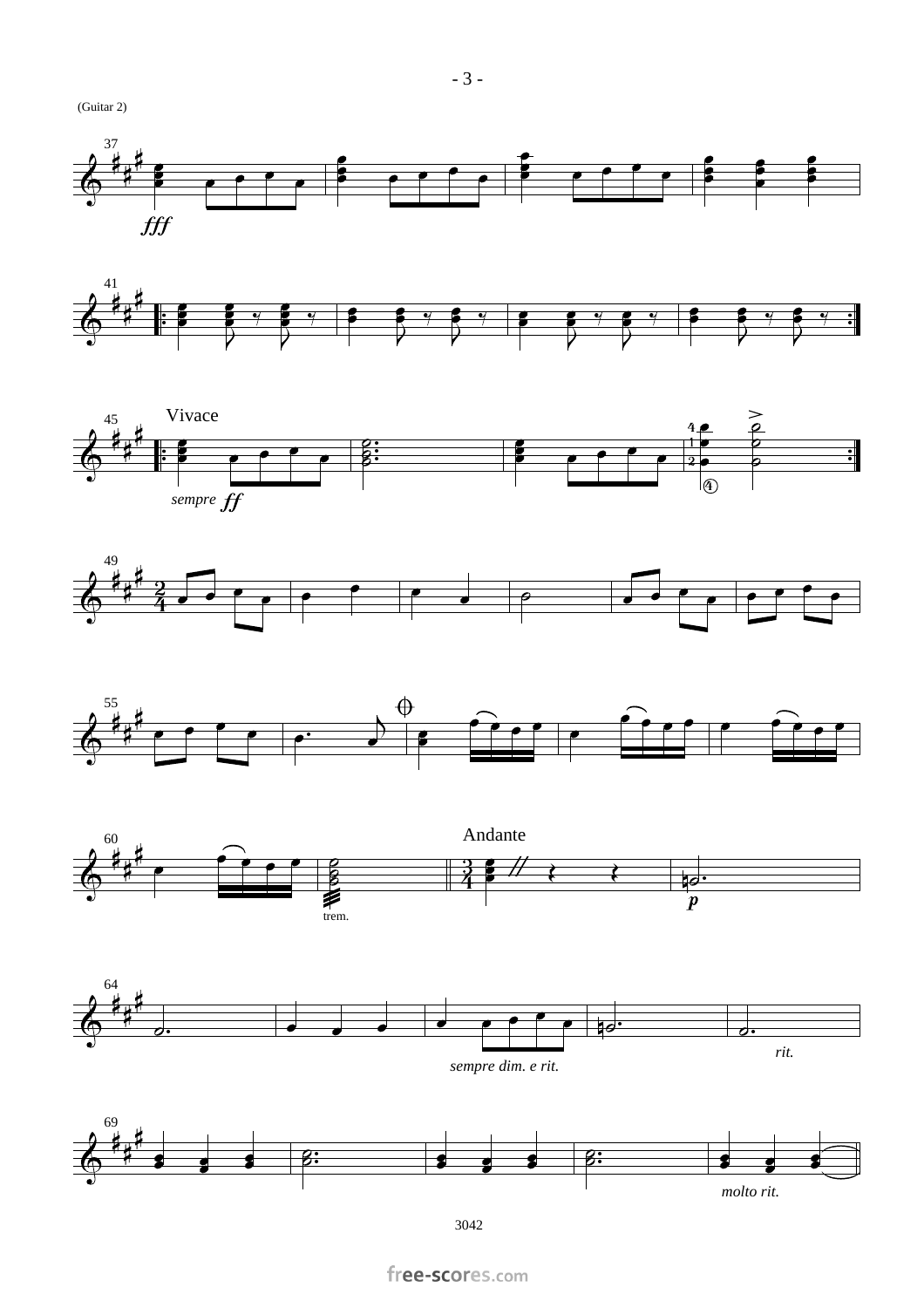- 4 -

![](_page_15_Figure_1.jpeg)

3042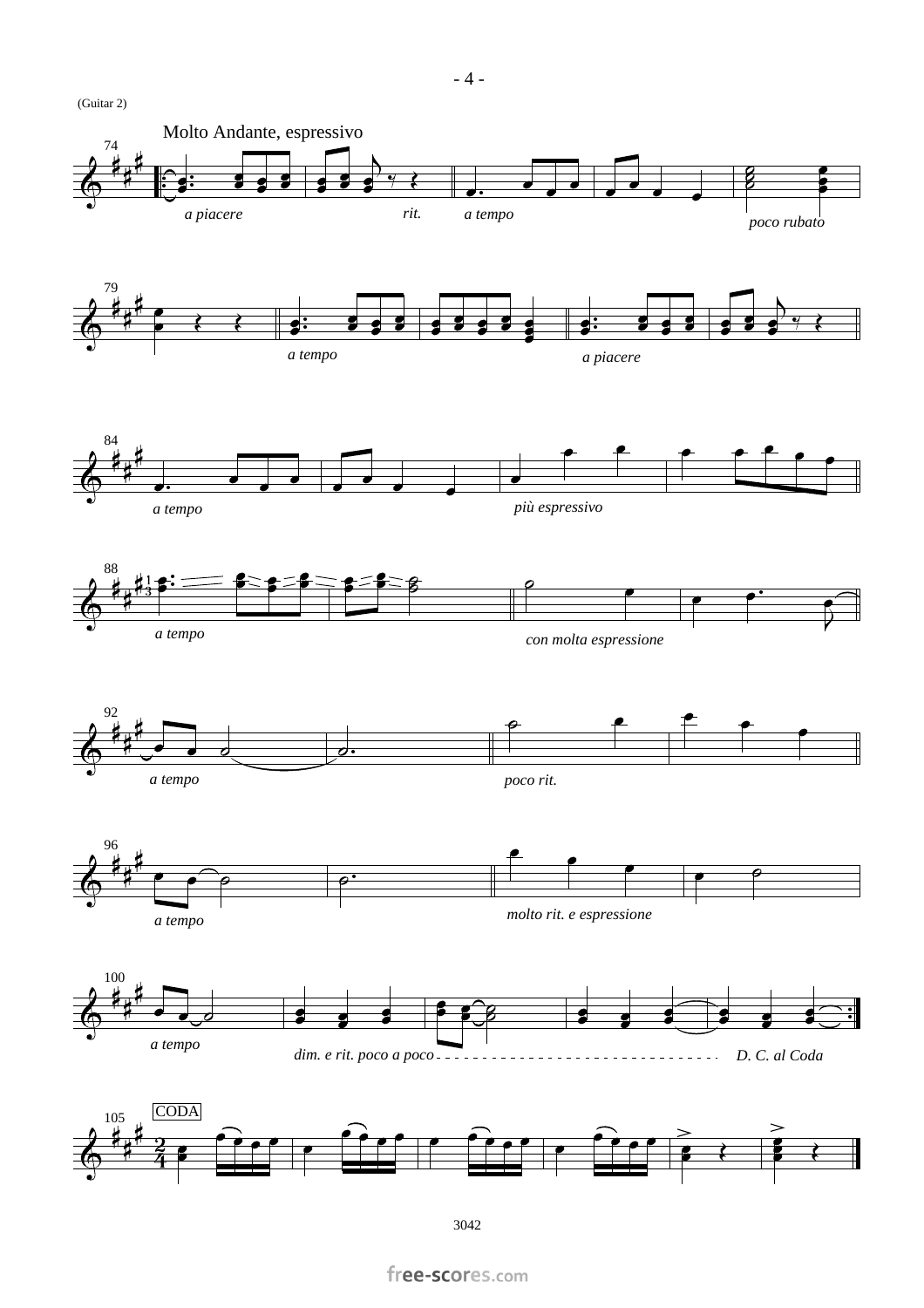**Guitar 3**

### ENRIQUE GRANADOS

# Spanish Dance nr. 6

Arrangement for three guitars b y Eythor Thorlaksson

The Guitar School - Iceland www.eythorsson.com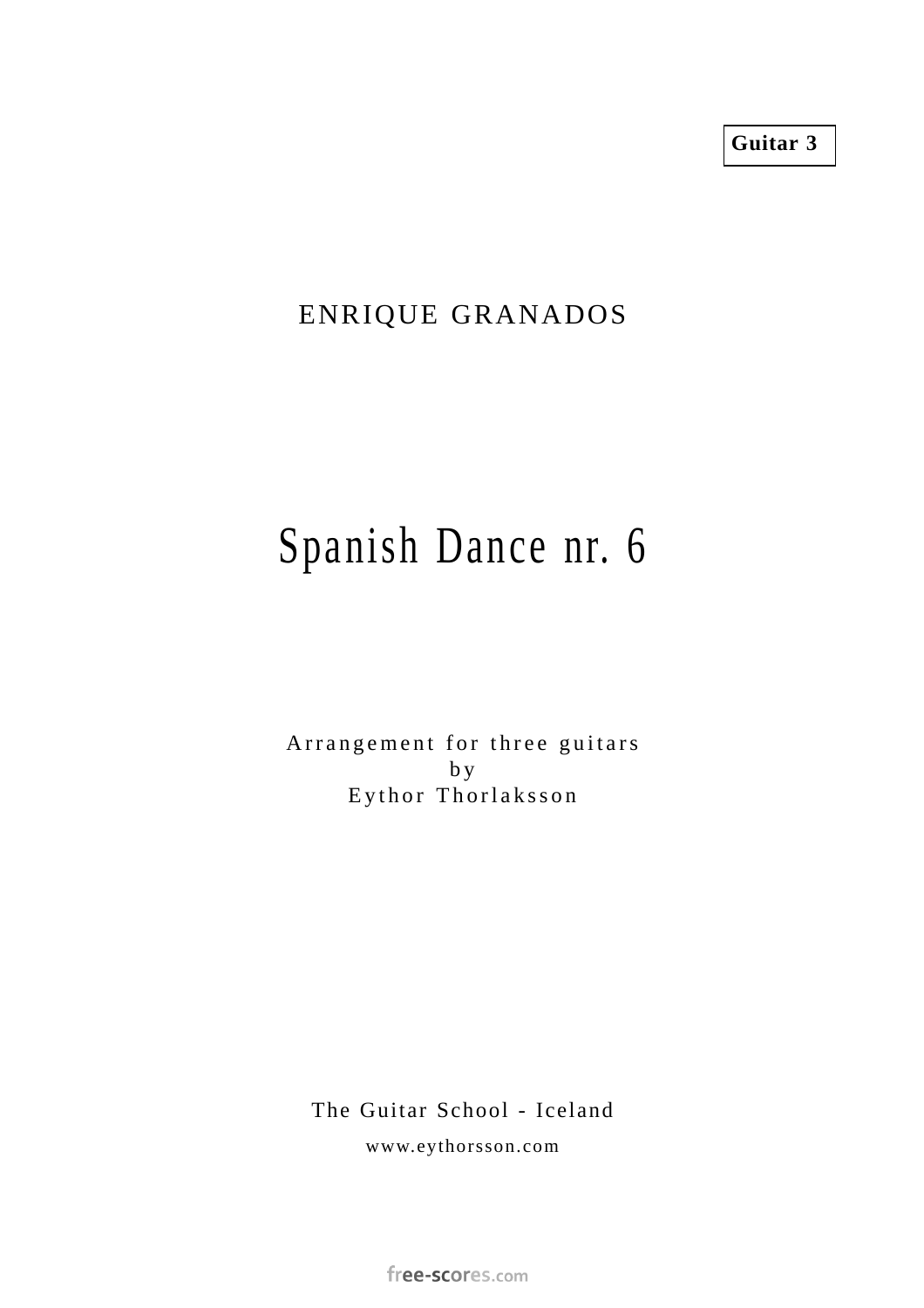## Spanish Dance nr. 6

(Guitar trio)

![](_page_17_Figure_2.jpeg)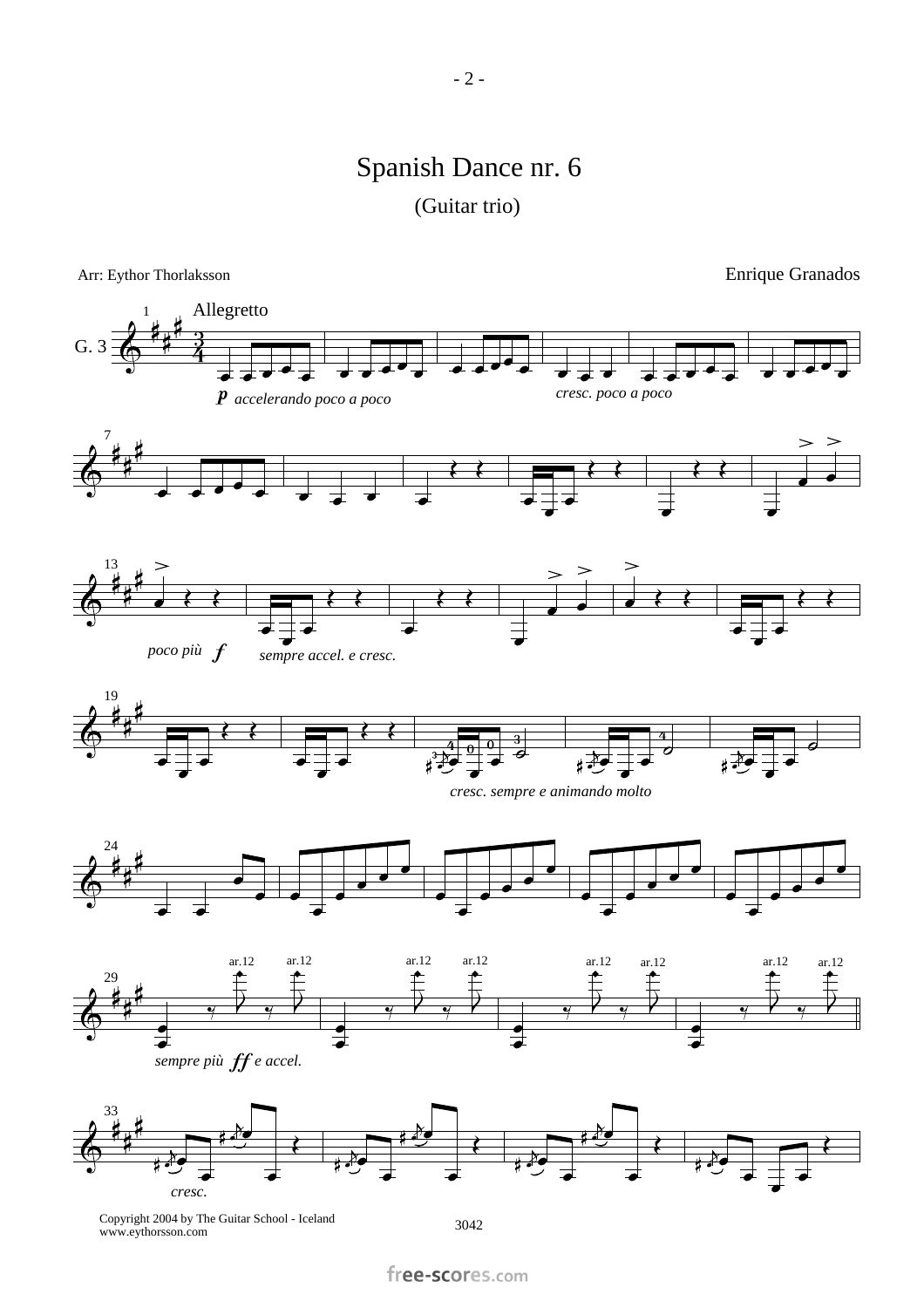(Guitar 3)

![](_page_18_Figure_1.jpeg)

![](_page_18_Figure_2.jpeg)

![](_page_18_Figure_3.jpeg)

![](_page_18_Figure_4.jpeg)

![](_page_18_Figure_5.jpeg)

![](_page_18_Figure_6.jpeg)

![](_page_18_Figure_7.jpeg)

![](_page_18_Figure_8.jpeg)

3042